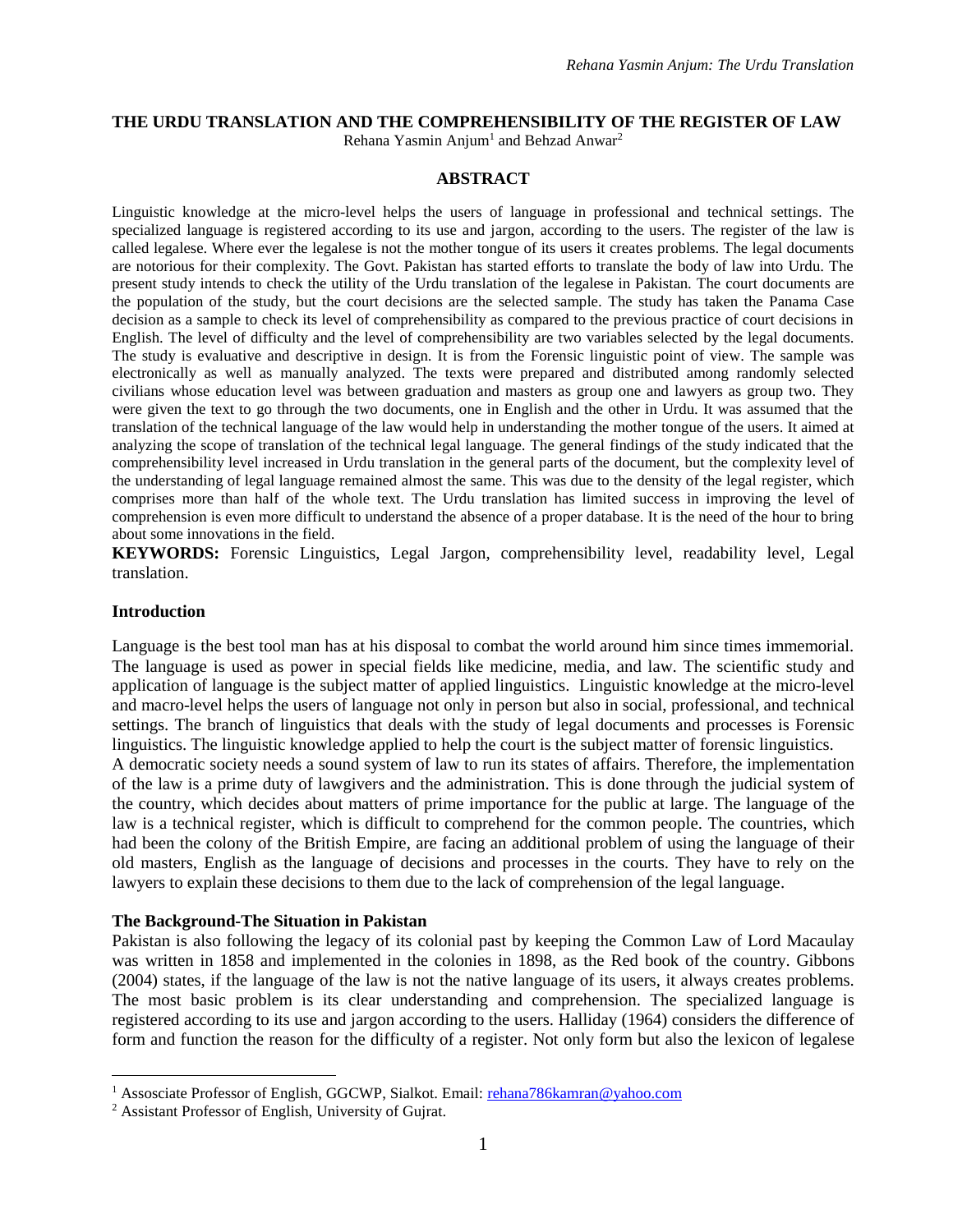makes it even more difficult to understand. Keeping in view this fact the Supreme Court of Pakistan decided to translate the whole body of law into Urdu, the National language of the land.(September,08,2015). The same is true for the legalese in Pakistan. Translation in Urdu can be of help if properly incorporated with the syllabus as a Glossary. This should be done by preparing word lists of all four types mentioned by Nation (2001). The current work has taken this Urdu translation to check its comprehensibility level as compared to the English text as the main objective of the study.

#### **The Statement of the Problem**

The language of the court is a legal register that is difficult to comprehend. The translation of the legal documents can be beneficial for the professionals as well as for the nonprofessional by reducing its difficulty level. The readability and comprehensibility of both samples can be compared to check the difference in the level of comprehensibility and the utility of the Urdu translation. The present paper throws light on the utility of the translation of the legal language in Pakistan in Urdu by presenting a comparison of the readability level of the legal document in English and its translation in Urdu. The results will show the strengths and weaknesses of the decision of translation of legal language in Urdu.

#### **RESEARCH OBJECTIVES**

- **1.** To check the level of readability and comprehension of the legal documents both in English and Urdu
- **2.** To find out the utility of the Urdu translation of the language of law for its users.

#### **RESEARCH QUESTIONS**

- 1. What is the level of comprehension of the legal texts in English and Urdu?
- 2. What is the utility of the Urdu Translation of the legal texts in Urdu for its users?

#### **SCOPE AND LIMITATIONS**

The current study will suggest the strengths and weaknesses of the translation of legal language into Urdu as per the court decision in Pakistan. The study has taken only one genre of the legal documents, i.e. the decision by the Supreme Court of Pakistan due to the limitation of time and space. The other researchers can check the other documents like consent forms, affidavits, police reports, first investigation reports, etc using the same procedure to check the readability level of such documents. The results will lead the material developers to simplify or improve the quality of the translation of such documents.

#### **LITERATURE REVIEW**

#### **The Language of Law**

The legal register is different from the other language specimens of English which creates the problem of comprehension (Tiersma1999; 2010). It is complex as shown in the studies by Tiersma, (1999), Gibbons, (2004) and Mattila, (2006). Ahmed (2012) has cited the lexical, syntactic, and discourse-level features of legal English which create a complexity of its comprehension as, the use of the Technical terminology; the use of the unusual meaning of the common terms; the use of Latinized vocabulary; the use of the polysyllabic words the use of the unusual prepositional phrases; the use of the Doublets of Anglo-Saxon origin with a word derived from either French or Latin ("will and testament"); the use of very Formal Grammar, (the use of "shall" in place of "will"); the Vagueness (lack of specificity, such as the phrase "all the rights and remedies available"); Over precision (the use of absolute terms such as "all" and "none").

#### **The Comprehensibility of Legal Jargon**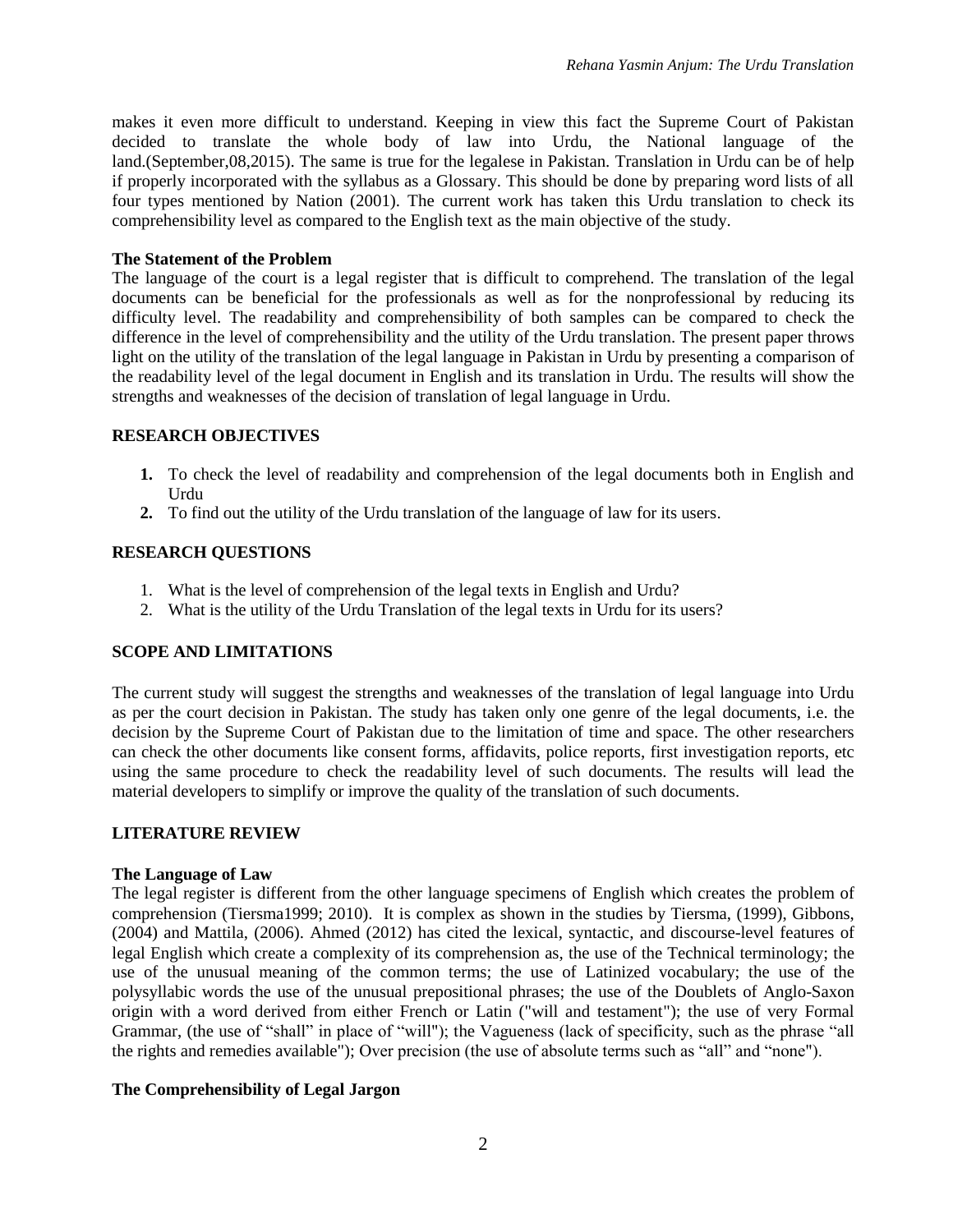The basic concept behind the translation of the legal register is to help the professional and non-professional users of it, provide ease and comprehension. The main problem is the typical vocabulary of law, which has its particular meaning Nation, (2001) believes that vocabulary can be divided into four groups for every technical subject. These are words found in high frequency, words related to academics, words found in low frequency, and words denoting technical process (Nation & GU, 2007). If glossaries are provided with the text in the user s native language this will reduce the problem of comprehension. As Laufer (1989) suggests, if a reader knows 95% of the words in a text, they can comprehend it without much trouble. Only 5% of difficulty can make simple through proper practice.

# **METHODOLOGY**

The current study is exploratory and descriptive as it attempts to find out and discuss the utility of the Urdu translation of the legal texts and its utility in Pakistan. The Experimental design will be used to compare the two texts (English and Urdu). There are many approaches and tools, which help the material developers and researchers to check the text comprehensibility. The readability measure is one of the many tools available to evaluate the complexity of the text. When materials developers want to simplify texts to provide more comprehensible input to second language (L2) learners, they generally have two approaches: a structural or an intuitive approach (Allen, 2009). A structural approach depends on the use of structure and word lists that are predefined by level, as typically found in graded readers. Another approach subsumed under the structural approach uses traditional readability formulas such as Flesch-Kincaid Grade Level (Kincaid, Fishburne, Rogers, & Chissom, 1975)

## **The Population and the Sample**

The current study uses two types of population and samples:

1. **The Human Population and sample**:

The lawyers and the students of law are the populations of the study along with the students and teachers of linguistics at the BS level. The sample selected is the lawyers and students at the district Sialkot as per convenience.

2. **The Material population and sample**:

The legal documents of the court are the population of the study out of which the court decision in Urdu has been taken as a sample. This is the supreme court's Panama decision in English (Appendix-D) and the same decision in Urdu ( Appendix-E) has been taken as a sample selected randomly.

## **The Instruments used for data collection and analysis**

This study has used the following instruments:

- **1. Internet as the main source**
	- To get the text 1- English version of the decision
	- To get Text II- Urdu version of the decision
	- Google translator to translate the same text for validity
	- Online readability tools to check the readability level of the texts

# **2. To check Readability level of the texts:**

- The online readability tools (Appendix-A)
- The readability calculator (Appendix-B)
- **3. To check the comprehensibility of the texts**
	- The short questionnaire (Appendix-C)
	- The summary writing

## **The Procedure**

The study has been divided into the following steps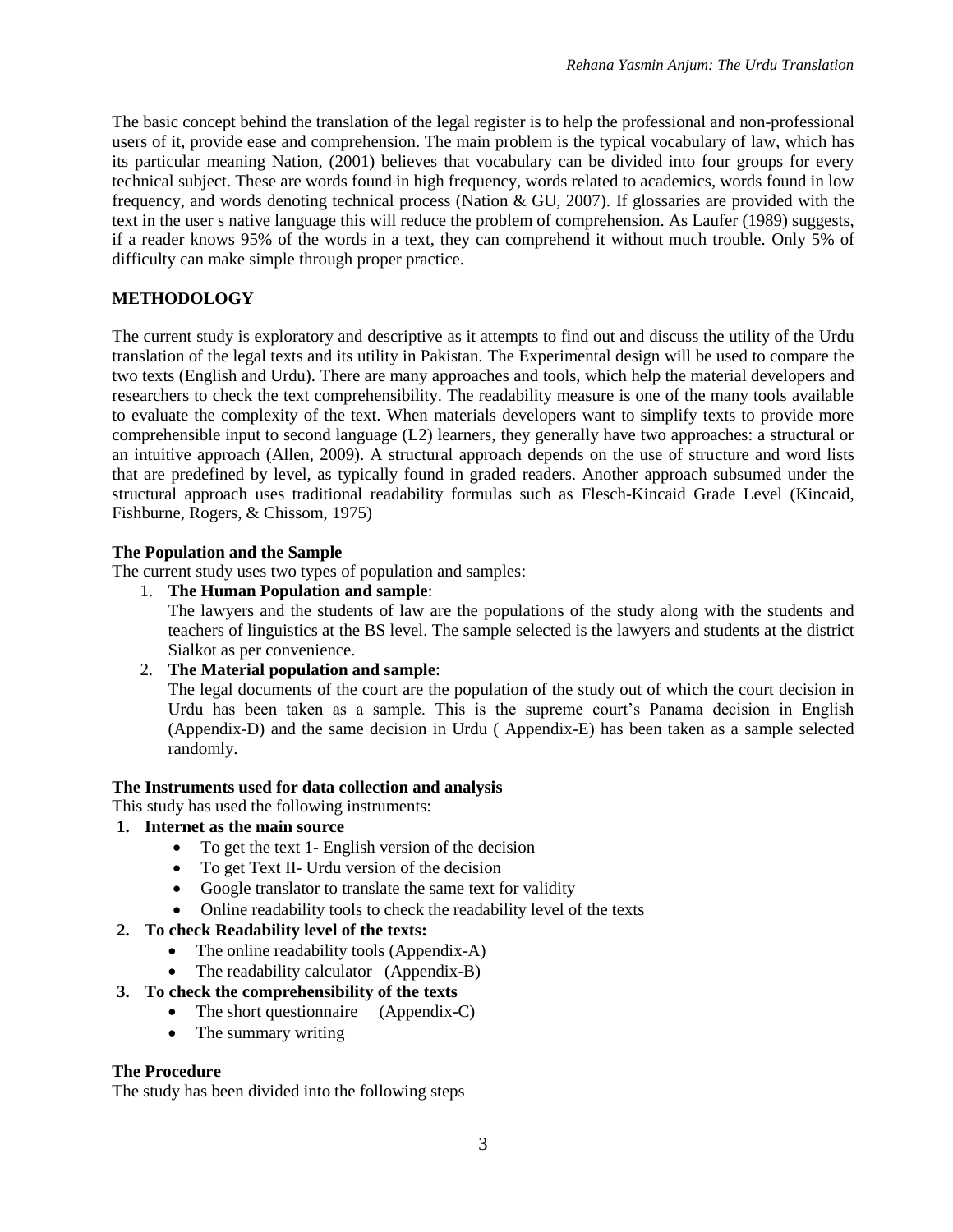- Step I: The use of Flesch-Kincaid grade level, readability formula when the sample (the court decision about the Panama gate scandal) is in English
- **Step II**: The use of the same formula when the Urdu translation of the same text was used.
- **Step III**: The results of the readability of the texts are compared.
- **Step IV:** The same texts (text-A in English and Text –B in Urdu translation) were given to the participants.
- **Step V**: The participants were asked to write a summary of the given text.
- **StepVI**: The summary notes were compared for the facts to check the level of comprehension.
- **Step VII:** The participants were asked to give answers to the short questions from the texts in either language, English or Urdu for triangulation
- **Step VIII**: The results will be tabulated and presented graphically.

#### **Data Collection and Findings**

#### **Human Sample**

Participant Group I Professional Lawyers and the students of law: For Readability level test in English text

- Group A- Experimental Group for the Text in English.
- Group B- Experimental Group for the text in Urdu.
- Group C-Control group for the text both in English and Urdu using online Flesch-Kincaid readability Calculator
- **For comprehensibility level test in English**
- Group A- Experimental Group for the reproduction of the text in English.
- Group B- Experimental Group for the reproduction of the text in Urdu.
- Group C- Control group for the text both in English and Urdu using online Flesch-Koncaid readability Calculator

Participant Group II The common law users from different fields: For Readability level test in English text

- Group A- Experimental Group for the Text in English.
- Group B- Experimental Group for the text in Urdu.
- Group C-Control group for the text both in English and Urdu using online Flesch-Koncaid readability Calculator

For comprehensibility level test in English

- Group A- Experimental Group for the reproduction of the text in English.
- Group B- Experimental Group for the reproduction of the text in Urdu.
- Group C- Control group for the text both in English and Urdu using online Flesch-Koncaid readability Calculator.

#### **Material Samples**

- Automatic Readability Calculators Appendix-A
- Readability calculator formulas Appendix-B
- Text1 The first page of the Decision about Panama Scandal in English Appendix-C
- Text 2 The first page of the Decision about Panama Scandal in Urdu Appendix-D

#### **FINDINGS AND DISCUSSION**

The Judgment about the case by the Supreme court of Pakistan both in Urdu and English was taken as a sample. Its paragraphs were selected at regular intervals. The first paragraph was on page number 06, the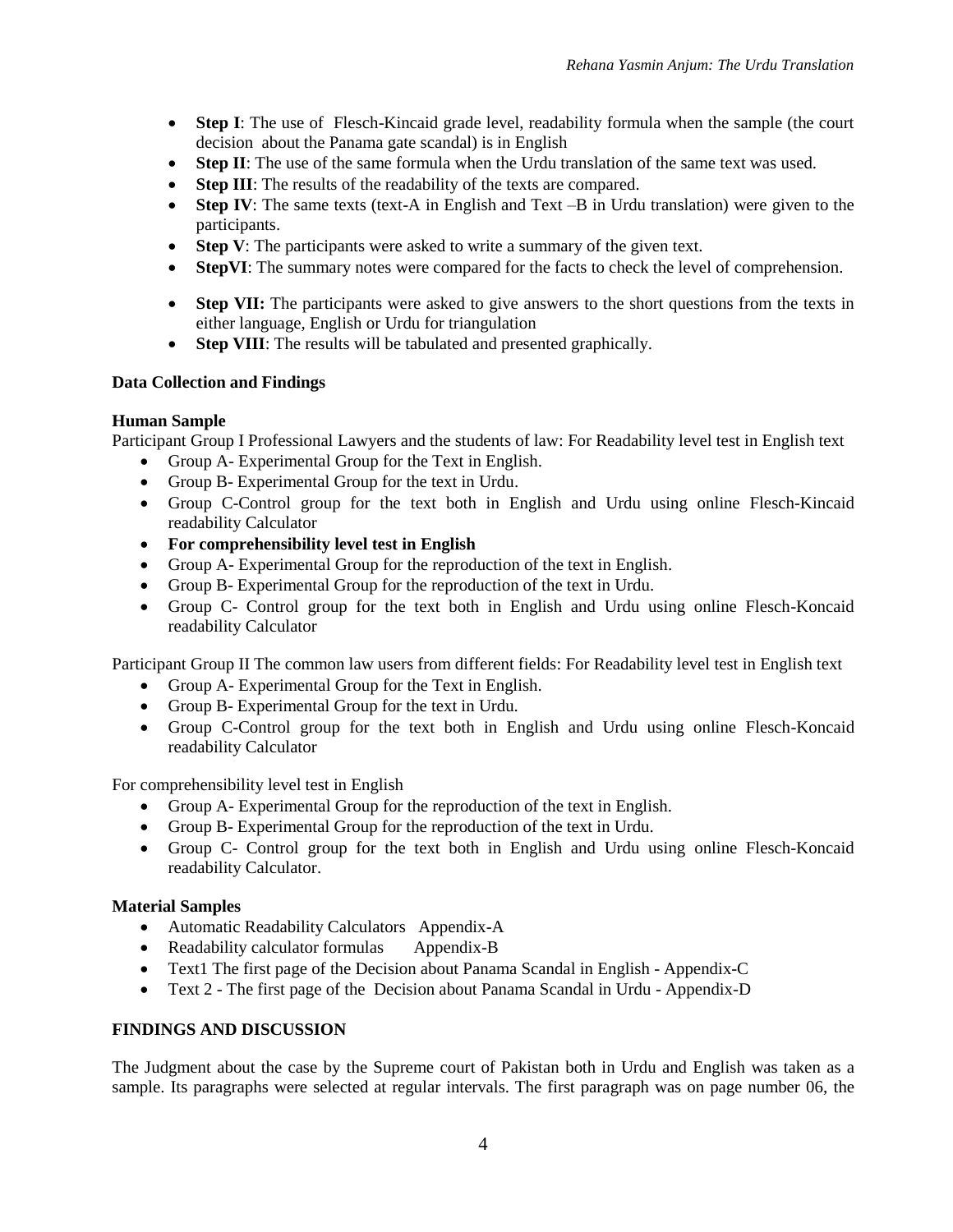second paragraph was taken from page number 16, the third paragraph was taken from page number 26, the fourth from page number 36, and the fifth paragraph was taken from page number 46.

| <b>Table 1: Online Readability Calculator Results for the Text-1</b> [Text Status – Difficult] |                                    |            |  |  |
|------------------------------------------------------------------------------------------------|------------------------------------|------------|--|--|
| Sr no.                                                                                         | Readability test type              | Text scale |  |  |
|                                                                                                | <b>Flesch Reading Ease score</b>   | 36.1       |  |  |
| 2.                                                                                             | Gunning Fog                        | 18.4       |  |  |
| 3.                                                                                             | Flesch-Kincaid Grade Level         | 16.8       |  |  |
| 4.                                                                                             | The Coleman-Liau Index             |            |  |  |
|                                                                                                | The SMOG Index                     | 13.7       |  |  |
| 6.                                                                                             | <b>Automated Readability Index</b> | 19.7       |  |  |
|                                                                                                | Linsear Write Formula              | 22.9       |  |  |

#### **Table 2: Online Readability Calculator Results for the Urdu Text-2 [**Text Status – very Difficult]

| Sr no. | Readability test type              | Text scale |
|--------|------------------------------------|------------|
|        | <b>Flesch Reading Ease score</b>   | 12         |
| 2.     | Gunning Fog                        | 43.4       |
| 3.     | Flesch-Kincaid Grade Level         | 38.5       |
| 4.     | The Coleman-Liau Index             | $-18$      |
| 5.     | The SMOG Index                     | 2.8        |
| 6.     | <b>Automated Readability Index</b> | 32.8       |
|        | Linsear Write Formula              | 54.4       |

| Sr no. | Readability test type              |      | Text scale for English Text scale for Urdu text |
|--------|------------------------------------|------|-------------------------------------------------|
|        |                                    | text |                                                 |
|        | <b>Flesch Reading Ease score</b>   | 36.1 | 12                                              |
| 2.     | Gunning Fog                        | 18.4 | 43.4                                            |
| 3.     | Flesch-Kincaid Grade Level         | 16.8 | 38.5                                            |
| 4.     | The Coleman-Liau Index             |      | $-18$                                           |
|        | The SMOG Index                     | 13.7 | 2.8                                             |
| 6.     | <b>Automated Readability Index</b> | 19.7 | 32.8                                            |
|        | Linsear Write Formula              | 22.9 | 54.4                                            |

## **Table 3 Comparison between the Two Texts S Readability Count**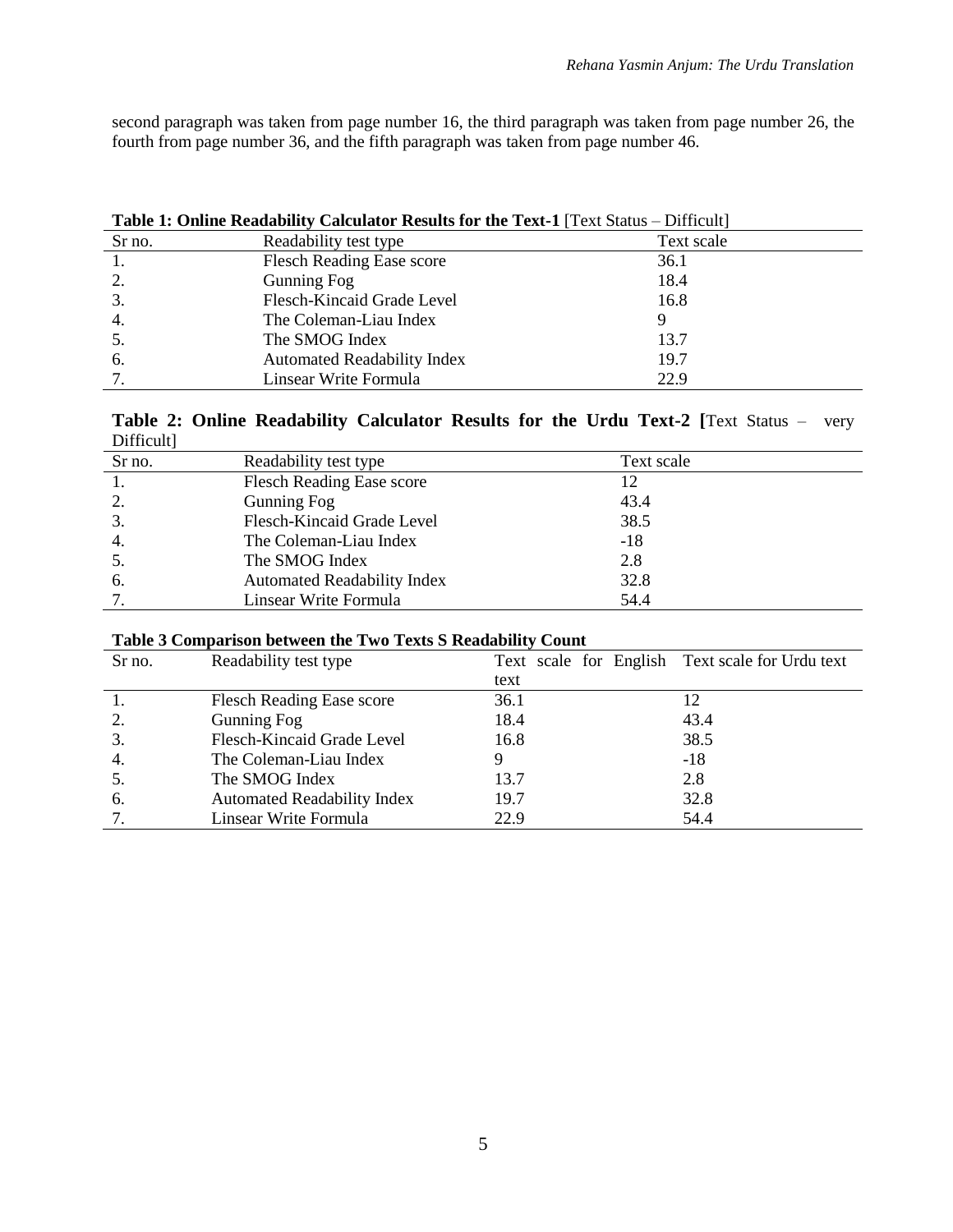

The same process was repeated for the paragraphs taken from pages at the interval of ten pages. The comparative results are as under:

#### **Sample-1 Pg-06**

| <b>English</b>                               |                                 | Urdu                          |                      |  |
|----------------------------------------------|---------------------------------|-------------------------------|----------------------|--|
| Flesch Reading Ease text: difficult to read. |                                 | <b>Flesch Reading Ease</b>    | (text scale)         |  |
| score: 44.3 (text scale)                     |                                 | score: -9.7                   | impossible to        |  |
|                                              |                                 |                               | comprehend.          |  |
| <b>Gunning</b>                               | Fog<br>scored<br><b>Gunning</b> | <b>Gunning Fog: 52 (text)</b> | Gunning Fog scored   |  |
| Fog: $14.3$ (text scale)                     | your text: hard to read.        | scale)                        | your text: EXTREMELY |  |
|                                              |                                 |                               | difficult            |  |
| Flesch-Kincaid Grade Grade level: College.   |                                 | toFlesch-Kincaid Grade        | Grade level: College |  |
| <b>Level:</b> 13.3                           |                                 | Level: $46.9$                 | Graduate and above.  |  |
| Coleman-Liau<br>The                          | level: Ninth<br>Grade           | <b>The Coleman-Liau</b>       | Grade level:         |  |
| <b>Index: 9</b>                              | Grade                           | <b>Index:</b> $-18$           |                      |  |
| <b>SMOG</b><br>The                           | Grade<br>level: Twelfth         | The SMOG Index: 1.8           | Grade level: Second  |  |
| <b>Index:</b> 12.2                           | Grade                           |                               | Grade                |  |
| <b>Automated Readability</b>                 | Grade level: 18-19 yrs.         | <b>Automated Readability</b>  | graduate Grade       |  |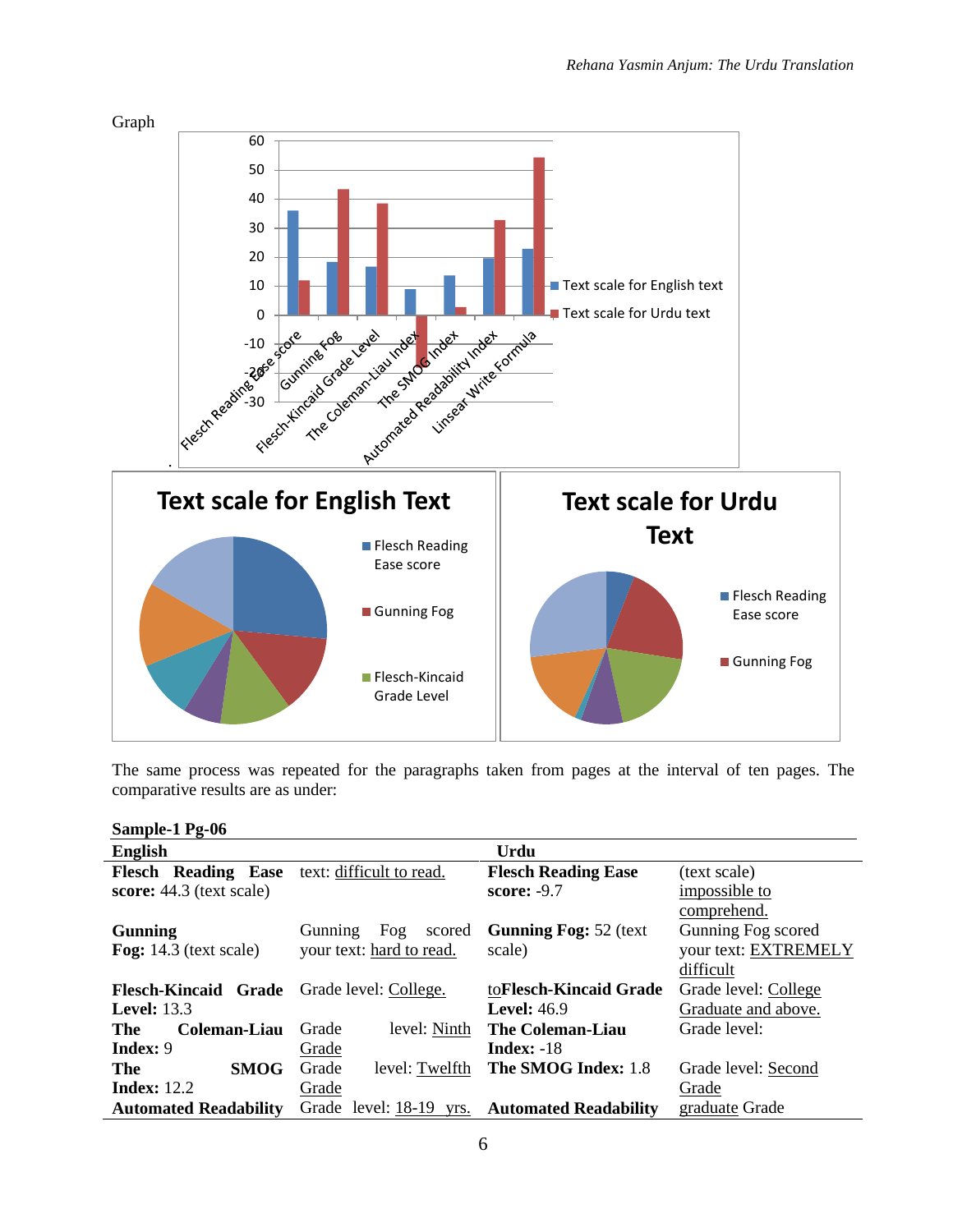| Index: $12.5$       | old (college-level entry) $Index: 43.6$ |                                      | level: Second Grade  |
|---------------------|-----------------------------------------|--------------------------------------|----------------------|
| Linsear             | <b>Write</b> Grade                      | level: College Linsear Write Formula | Grade level: College |
| <b>Formula</b> : 17 | Graduate and above.                     | $\div 65$                            | Graduate and above   |

# **Sample-2 Pg-16**

| Results: English              |                           | Urdu                           |                            |
|-------------------------------|---------------------------|--------------------------------|----------------------------|
| <b>Flesch Reading Ease</b>    | Reading<br>Ease<br>Flesch | <b>Flesch Reading Ease</b>     | <b>Flesch Reading Ease</b> |
| score: 63.8 (text scale)      | scored<br>your            | score: $-17.7$ (text scale)    | scored your                |
|                               | text: standard / average. |                                | text: <i>impossible to</i> |
|                               |                           |                                | comprehend.                |
| <b>Gunning Fog: 9.7 (text</b> | Fog<br>Gunning<br>scored  | <b>Gunning Fog: 55.2 (text</b> | Gunning Fog scored         |
| scale)                        | your text: fairly easy to | scale)                         | your                       |
|                               | read.                     |                                | text: EXTREMELY            |
|                               |                           |                                | difficult to read.         |
| Flesch-Kincaid Grade          | Grade<br>level: Eighth    | <b>Flesch-Kincaid Grade</b>    | Grade level: College       |
| Level: 8                      | <u>Grade.</u>             | Level: $50$                    | Graduate and above.        |
| The<br>Coleman-Liau           | Grade<br>level: Eighth    | The Coleman-Liau               | Grade level:               |
| Index: 8                      | grade                     | <b>Index:</b> $-18$            |                            |
| The SMOG Index: 8.5           | Grade<br>level: Ninth     | The SMOG Index: 1.8            | Grade level: Second        |
|                               | Grade                     |                                | Grade                      |
| <b>Automated Readability</b>  | Grade level: 11-13 yrs.   | <b>Automated Readability</b>   | Grade level: College       |
| Index: $6.8$                  | old (Sixth and Seventh    | <b>Index: 47.5</b>             | graduate                   |
|                               | graders)                  |                                |                            |
| <b>Linsear Write Formula</b>  | Grade<br>level: Ninth     | Linsear Write Formula          | Grade level: College       |
| : 8.5                         | Grade.                    | :68.9                          | Graduate and above.        |

# **Sample-3 Pg-26**

| Results:                                                  |                                                                             |                                                           |                                                                                 |
|-----------------------------------------------------------|-----------------------------------------------------------------------------|-----------------------------------------------------------|---------------------------------------------------------------------------------|
| English                                                   |                                                                             | Urdu                                                      |                                                                                 |
| <b>Flesch Reading</b><br>Ease<br>score: 55.1 (text scale) | Reading<br>Ease<br>Flesch<br>scored your text: fairly<br>difficult to read. | <b>Flesch Reading Ease</b><br>score: $-50.5$ (text scale) | <b>Flesch Reading Ease</b><br>scored your<br>text: impossible to<br>comprehend. |
| <b>Gunning Fog: 14.7 (text</b><br>scale)                  | Fog<br>Gunning<br>scored<br>your text: hard to read.                        | <b>Gunning Fog: 68.1 (text)</b><br>scale)                 | Gunning Fog scored<br>your<br>text: EXTREMELY<br>difficult to read.             |
| <b>Flesch-Kincaid</b><br>Grade                            | level: Eleventh<br>Grade                                                    | <b>Flesch-Kincaid Grade</b>                               | Grade level: College                                                            |
| <b>Level:</b> 10.7                                        | Grade.                                                                      | Level: $62.6$                                             | Graduate and above.                                                             |
| The<br>Coleman-Liau                                       | Grade<br>level: Ninth                                                       | <b>The Coleman-Liau</b>                                   | Grade level:                                                                    |
| <b>Index:</b> 9                                           | Grade                                                                       | Index: $-18$                                              |                                                                                 |
| The SMOG Index: 11.1                                      | level: Eleventh<br>Grade                                                    | The SMOG Index: 1.8                                       | Grade level: Second                                                             |
|                                                           | Grade                                                                       |                                                           | Grade                                                                           |
| <b>Automated Readability</b>                              | Grade level: 14-15 yrs.                                                     | <b>Automated Readability</b>                              |                                                                                 |
| <b>Index: 10.4</b>                                        | (Ninth)<br>old<br>Tenth<br>to                                               | <b>Index: 6Grade</b>                                      |                                                                                 |
|                                                           | graders)                                                                    | level: College graduate                                   |                                                                                 |
| <b>Linsear Write Formula</b>                              | Grade level: College                                                        | <b>Linsear Write Formula</b>                              | Grade level: College                                                            |
| : 14                                                      |                                                                             | : 85.1                                                    | Graduate and above.                                                             |

.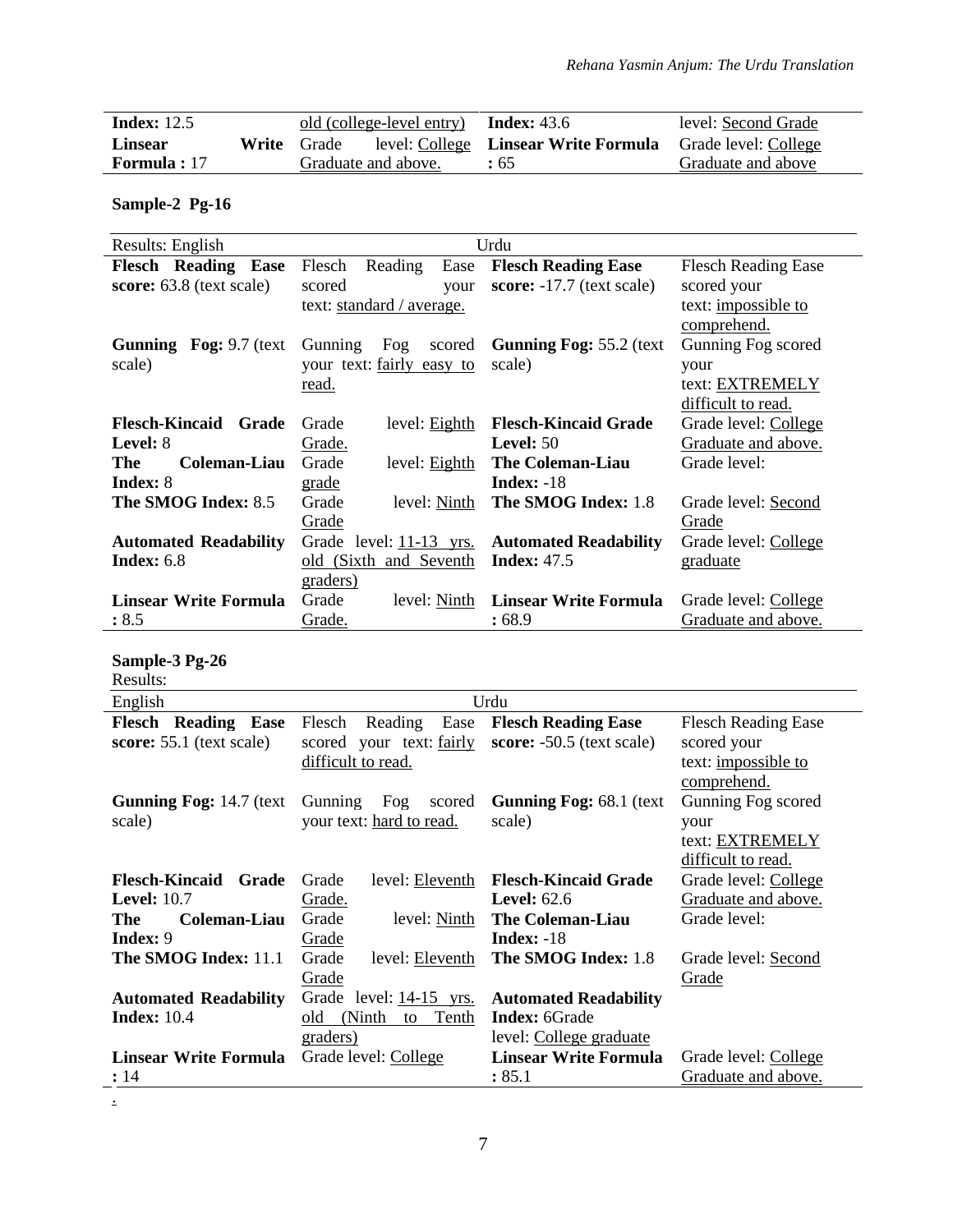$\overline{\phantom{0}}$ 

# Paragraph 04- **Sample-4 Pg-36**

| Results: English               |                                     |                   | Urdu                            |                                      |
|--------------------------------|-------------------------------------|-------------------|---------------------------------|--------------------------------------|
| <b>Flesch Reading Ease</b>     | Reading<br>Flesch                   | Ease              | <b>Flesch Reading Ease</b>      | <b>Flesch Reading Ease</b>           |
| score: 64.5 (text scale)       | scored                              | your              | score: -7.9 (text scale)        | scored your                          |
|                                | text: standard                      |                   |                                 | text: impossible to                  |
|                                | averagGunning                       |                   |                                 | comprehend.                          |
|                                | Fog: 9.8 (text scale)               |                   |                                 |                                      |
| Fog<br>Gunning<br>scored       |                                     |                   | <b>Gunning</b>                  | Gunning Fog scored                   |
| your text: fairly easy to      |                                     |                   | Fog: 51.3 (text scale)          | your                                 |
| <u>read.</u>                   |                                     |                   |                                 | text: EXTREMELY                      |
|                                |                                     |                   |                                 | difficult to read.                   |
| <b>Flesch-Kincaid Grade</b>    | Grade<br>level: Seventh             |                   | <b>Flesch-Kincaid Grade</b>     | Grade level: College                 |
| <b>Level: 7.4</b>              | Grade.                              |                   | <b>Level: 46.2</b>              | Graduate and above.                  |
| Coleman-Liau<br><b>The</b>     | Grade<br>level: Seventh             |                   | <b>The Coleman-Liau</b>         | Grade level:                         |
| <b>Index: 7</b>                | Grade                               |                   | Index: $-18$                    |                                      |
| The SMOG Index: 8.4            | Grade                               | level: Eighth     | The SMOG Index: 1.8             | Grade level: Second                  |
|                                | grade                               |                   |                                 | Grade                                |
| <b>Automated</b>               | Grade level: 8-9 yrs. old           |                   | <b>Automated</b>                | Grade level: College                 |
| <b>Readability Index: 4.9</b>  | (Fourth<br>and                      | Fifth             | <b>Readability</b>              | graduate                             |
|                                | graders)                            |                   | <b>Index: 42.7</b>              |                                      |
| <b>Linsear</b><br>Write        | Grade<br>level: Seventh             |                   | <b>Linsear Write</b>            | Grade level: College                 |
| Formula: 7.4                   | Grade.                              |                   | Formula: 64.1                   | Graduate and above.                  |
| Sample 5 Pg-4                  |                                     |                   |                                 |                                      |
| <b>Flesch Reading Ease</b>     | Flesch Reading                      | Ease              | <b>Flesch Reading Ease</b>      | <b>Flesch Reading Ease</b>           |
| score: 53.5 (text scale)       | scored your text: fairly            |                   | score: $-11.2$ (text scale)     | scored your                          |
|                                | difficult to read.                  |                   |                                 | text: impossible to                  |
|                                |                                     |                   |                                 | comprehend.                          |
| <b>Gunning Fog:10.4 (text)</b> | Gunning<br>Fog                      | scored            | <b>Gunning Fog: 52.6 (text)</b> | Gunning Fog scored your              |
| scale)                         | your text: fairly easy to           |                   | scale)                          |                                      |
|                                |                                     |                   |                                 | text: EXTREMELY                      |
|                                | read.                               |                   |                                 | difficult to read.                   |
| <b>Flesch-Kincaid Grade</b>    | Grade                               | level: Tenth      | <b>Flesch-Kincaid Grade</b>     | Grade level: College                 |
| <b>Level: 9.6</b>              | Grade.                              |                   | <b>Level: 47.5</b>              | Graduate and above.                  |
| Coleman-Liau<br>The            | Grade                               | level: Ninth      | <b>The Coleman-Liau</b>         | Grade level:                         |
| Index: 9                       | Grade                               |                   | <b>Index: -18</b>               |                                      |
| The SMOG Index: 9.8            | Grade                               | level: Tenth      | The SMOG IndeGrade              |                                      |
|                                | Grade                               |                   | level: Second Grade             |                                      |
| <b>Automated</b>               | Grade level: 12-14 yrs.             |                   | <b>Automated Readability</b>    | Grade level: College                 |
| <b>Readability Index: 8</b>    | old (Seventh and Eighth             |                   | <b>Index: 44.3</b>              | graduate and above.                  |
|                                | graders)                            |                   |                                 |                                      |
|                                |                                     |                   |                                 |                                      |
| Table-3                        | The Legal Text in English           |                   |                                 |                                      |
| Sr no.<br>Participants         | Exp                                 | Comprehensibility | Comprehensibility               | <b>Readability</b><br><b>Results</b> |
|                                | Group                               |                   |                                 |                                      |
| 1.<br>Lawyers                  | Group-A                             |                   |                                 | Ave                                  |
|                                | <b>Summary</b><br>70%<br><b>DCT</b> |                   | 70%                             | 70%<br>scores<br>$30/50 -$           |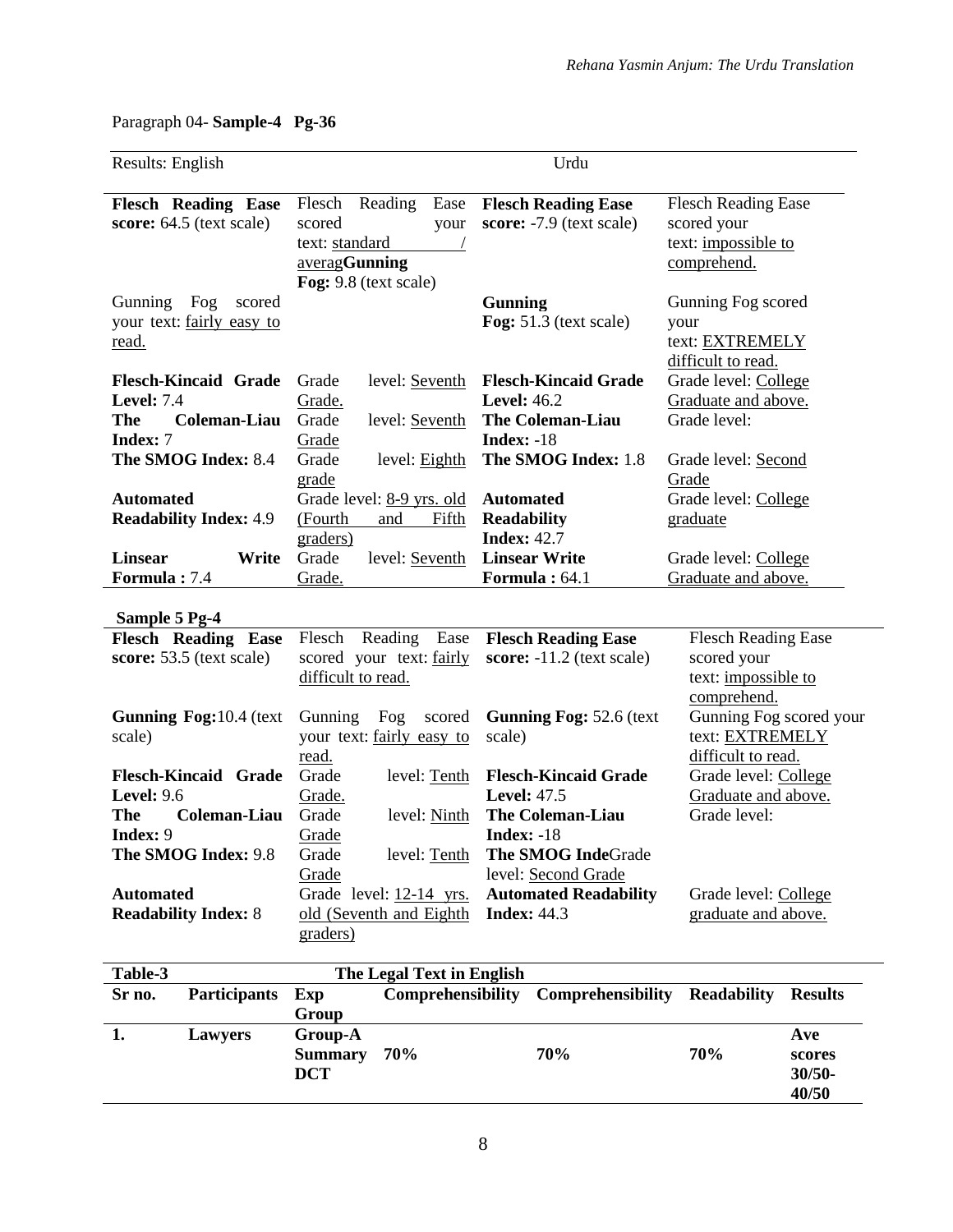| 2. | <b>Students</b> | <b>Summary</b>                    | 50% | 50% | 60% | ٠         |
|----|-----------------|-----------------------------------|-----|-----|-----|-----------|
|    |                 | <b>DCT</b>                        |     |     |     |           |
| 3. | <b>Teachers</b> | Group<br>$\overline{\phantom{m}}$ |     |     |     | $30/50 -$ |
|    |                 | в                                 | 70% | 70% | 70% | 40/50     |
|    |                 | <b>Summary</b>                    |     |     |     |           |
|    |                 | <b>DCT</b>                        |     |     |     |           |
|    |                 |                                   |     | 50% | 60% |           |
| 4. | Common          | <b>Summary</b>                    | 50% |     |     |           |
|    | men             | <b>DCT</b>                        |     |     |     |           |

| Table-4          |                     |                | The Legal Text in Urdu |                          |                |
|------------------|---------------------|----------------|------------------------|--------------------------|----------------|
| Sr no.           | <b>Participants</b> | Exp            | Comprehensibility      | <b>Comprehensibility</b> | <b>Results</b> |
|                  |                     | Group          |                        |                          |                |
| 1.               | <b>Lawyers</b>      | Group-A        |                        |                          | Ave            |
|                  |                     | <b>Summary</b> | 80%                    | 90%                      | scores         |
|                  |                     | <b>DCT</b>     |                        |                          | $45/50-$       |
|                  |                     |                |                        |                          | 40/50          |
| $\overline{2}$ . | <b>Students</b>     | <b>Summary</b> | 80%                    | 80%                      |                |
|                  |                     | <b>DCT</b>     |                        |                          |                |
| 3.               | <b>Teachers</b>     | $Group-B$      |                        |                          | $40/50 -$      |
|                  |                     | <b>Summary</b> | 80%                    | 80%                      | 40/50          |
|                  |                     | <b>DCT</b>     |                        |                          |                |
| 4.               | <b>Common</b>       | <b>Summary</b> | 80%                    | 70%                      |                |
|                  | men                 | <b>DCT</b>     |                        |                          |                |

The table -3 and 4 show that in Summarizing the text and Discourse completion tests the participants showed a better understanding of the legal text in Urdu as compared to the legal text in English. The reason is they were familiar with the vocabulary and sentence structure of the text in their national language than in a second language.

#### **CONCLUSION**

The court documents are the population of the study, but the court decisions are the selected sample. The first Court Decision in Urdu has been declared in a local court. The study has taken this decision about Panama Scandal as a sample to check its level of comprehensibility as compared to the previous practice of court decisions in English. The level of difficulty and the level of comprehensibility are two variables selected by the legal documents. The study is evaluative and descriptive in design. It is the Forensic linguistic point of view related to the linguistic aspects of the sample. The sample was both electronically and manually analyzed. The vocabulary items related to the core and peripheral vocabulary items of the legal jargon used in the document were selected. The lists were prepared and distributed among randomly selected Professionals and civilians whose education level was between graduation and masters as group one and lawyers as group two. They were given the text to go through the two documents, one in English and the other in Urdu. It was assumed that the translation of the technical language of the law would help in understanding the mother tongue of the users. It aimed at analyzing the scope of translation of the technical legal language.

The general findings of the study indicated that the comprehensibility level increased in Urdu translation in the general parts of the document, but the complexity level of the understanding of legal language remained almost the same. This was due to the density of the legal register, which comprises more than half of the whole text. The Urdu translation shows limited success in improving the level of comprehension is even more difficult to understand the absence of a proper database. It is the need of the hour to bring about some innovations in the field.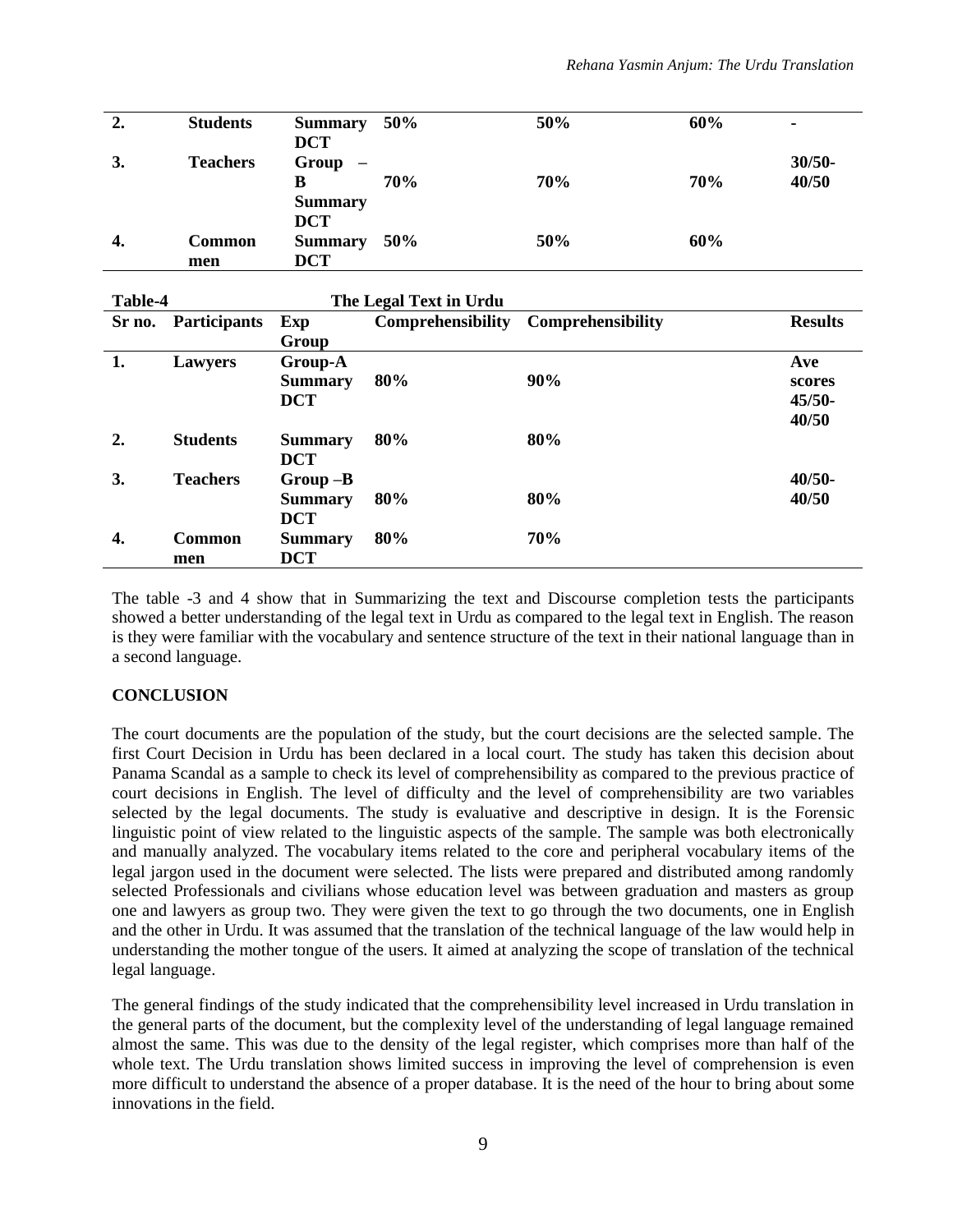The comprehensibility of legal language can be enhanced only through constant improvement in the pedagogical process wedded with technology.

#### **REFERENCES**

- Ahmad, N. (2012). Text Simplification Of Legal English: Laws on Women's Rights in Pakistan. C O P I L, Volume 6, Article 10: 295–310, 2012 | ISSN 2050-594
- Allen, D. (2009). A study of the role of relative clauses in the simplification of news texts for learners of English. System, 37 (4), 585–599. Baker, M., (1988). Sub-technical vocabulary and the ESP teacher: an analysis of some rhetorical items in medical journal articles. Reading in a Foreign Language 4, 91–105
- Biber, D. & Conrad, S. (2001) Register variation: A corpus approach. In Schiffrin, D., Tannen, D. & Hamilton, H. (eds.) The Handbook of Discourse Analysis. Oxford: Blackwell. 175-196.
- Charrow, V.R. and P. Charrow (979) Making Legal lngauge understandable: A Psycholinguistic stud ofJury Instructions. Columbia Law Review79, 1306-74
- Farrell, P. (1990). Vocabulary in ESP: a lexical analysis of the English of electronics and a study of semitechnical vocabulary CLCS Occasional Paper No. 25 Trinity College.
- Flesch, R. (1948). A new readability yardstick. Journal of Applied Psychology, 32, 221–233. Gernsbacher, M. (1997). Coherence cues mapping during comprehension. In J. Costermans & M. Fayol (Eds.), Processing Interclausal Relationships. Studies in the Production and Comprehension of Text (3– 22). Mahwah New Jersey: Lawrence Erlbaum Associates..
- Gibbons, J. (2004) Language and the Law. In The Handbook of Applied Linguistics, A. Davies and C. Elder (Eds.). Malden, MA: Blackwell Pub-lishing

Mattila, H.E.S. (2006) Comparative Legal Linguistics. Aldershot: AshgatPublishing Limited Nation, I.S.P., (2001). Learning Vocabulary in Another Language. Cambridge University Press, Cambridge Tiersma, P. M. (1999) Legal Language. Chicago: The University of Chicago Press **Online References**

<http://www.readabilityformulas.com/freetests/six-readability-formulas.php>

<http://www.readabilityformulas.com/free-readability-formula-tests.php>

**<http://www.readabilityformulas.com/>**

Google Translate for Business:Translator ToolkitWebsite Translator

About Google TranslateCommunityMobileAbout GooglePrivacy & TermsHelpSend feedback

#### **Appendix- A**

**The Automatic Readability Checkers**

- **1. The Flesch Reading Ease formula will output a number from 0 to 100**
- **2. The Flesch-Kincaid Grade Level outputs**
- **3. The Fog Scale (Gunning FOG Formula**
- **4. The SMOG Index outputs**
- **5. The Coleman-Liau Index relies on characters i**nstead of syllables per word and sentence length..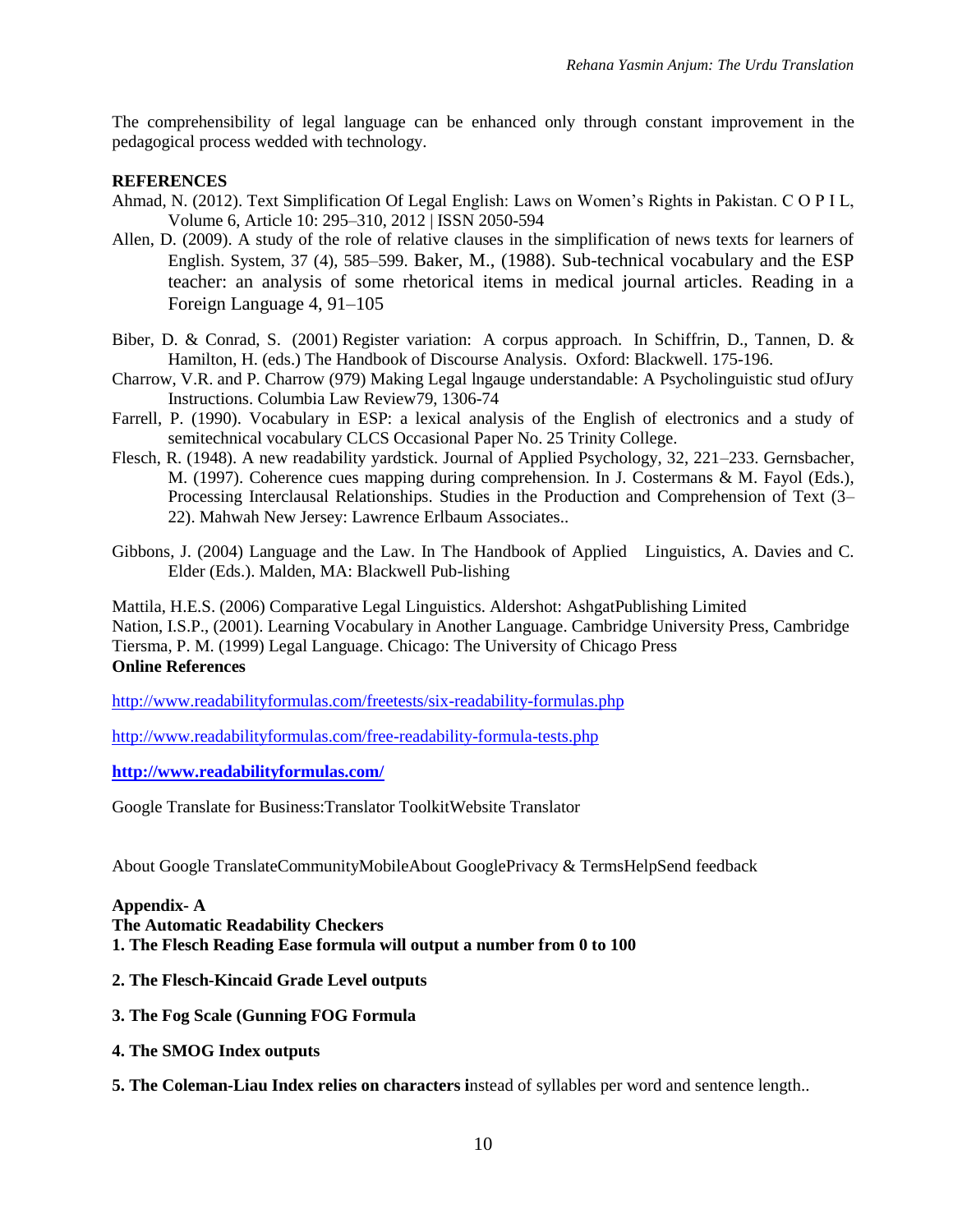## **6. Automated Readability Index**

## **7. Linsear Write Formula**

## **Appendix-B**

#### **The Flesch Grade Level Readability Formula**

Flesch Grade Level Readability Formula improves upon the [Flesch Reading Ease Readability](http://www.readabilityformulas.com/flesch-reading-ease-readability-formula.php)  [Formula.](http://www.readabilityformulas.com/flesch-reading-ease-readability-formula.php) **Rudolph Flesch**, an author, writing consultant, and the supporter of Plain English Movement, is the co-author of this formula along with **John P. Kincaid**. That's why it is also called *Flesch-Kincaid Grade Level Readability Test*. Raised in Austria, Flesch studied law and earned a Ph.D. in English from the Columbia University. Flesch, through his writings and speeches, advocated a return to phonics. In his article, *A New Readability Yardstick*, published in the *Journal of Applied Psychology* in 1948, Flesch proposed the **Reading Ease Readability Formula**.

| The         | <b>Flesch-Kincaid</b> |     | Grade   |        | Level         |       | <b>Readability</b> |     | Formula   |
|-------------|-----------------------|-----|---------|--------|---------------|-------|--------------------|-----|-----------|
| <b>Step</b> | 1: Calculate          | the | average | number | <sub>of</sub> | words | used               | per | sentence. |
| <b>Step</b> | 2: Calculate          | the | average |        | number        | of    | syllables          | per | word.     |

**Step 3:** Multiply the average number of words by 0.39 and add it to the average number of syllables per word multiplied by 11.8.

| <b>Step</b> |     | 4: Subtract                |  |      | 15.59<br>from |         |  | the     |        | result. |
|-------------|-----|----------------------------|--|------|---------------|---------|--|---------|--------|---------|
| The         |     | specific                   |  |      | mathematical  |         |  | formula |        | is:     |
| <b>FKRA</b> | $=$ | (0.39)                     |  | ASL) | $-+$ $-$      | (11.8)  |  | ASW)    | $\sim$ | 15.59   |
| Where,      |     | Flesch-Kincaid<br>$FKRA =$ |  |      |               | Reading |  | Age     |        |         |

 $ASL =$  Average Sentence Length (i.e., the number of words divided by the number of sentences) ASW = Average number of Syllable per Word (i.e., the number of syllables divided by the number of words)

Analyzing the results is a simple exercise. For instance, a score of 5.0 indicates a grade-school level; i.e., a score of 9.3 means that a ninth grader would be able to read the document. This score makes it easier for teachers, parents, librarians, and others to judge the readability level of various books and texts for the students.

Theoretically, the lowest grade level score could be -3.4, but since there are no real passages that have every sentence consisting of a one-syllable word, it is a highly improbable result in practice.

The US Government Department of Defense uses Flesch-Kincaid Grade Level formula as a standard test.

**\*\* ( Use our free [Flesch Grade Level Calculator](http://www.readabilityformulas.com/free-readability-formula-tests.php) to grade your text using the Flesch Grade Level formula)**

#### **Appendix-C**

#### **Paragraph no 1: Page no: 06 Text of the Panama Case Decision in English**

The popular 1969 novel 'The Godfather' by Mario Puzo recounted the violent tale of a Mafia family and the epigraph selected by the author was fascinating: *Behind every great fortune there is a crime. — Balzac*  The novel was a popular sensation which was made into an acclaimed film. It is believed that this epigraph was inspired by a sentence that was written by Honoré de Balzac and its original version in French reads as follows: *Le secret des grandes fortunes sans cause apparente est un crime oublié, parce qu'il a été proprement fait.* (The secret of a great success for which you are at a loss to account is a crime that has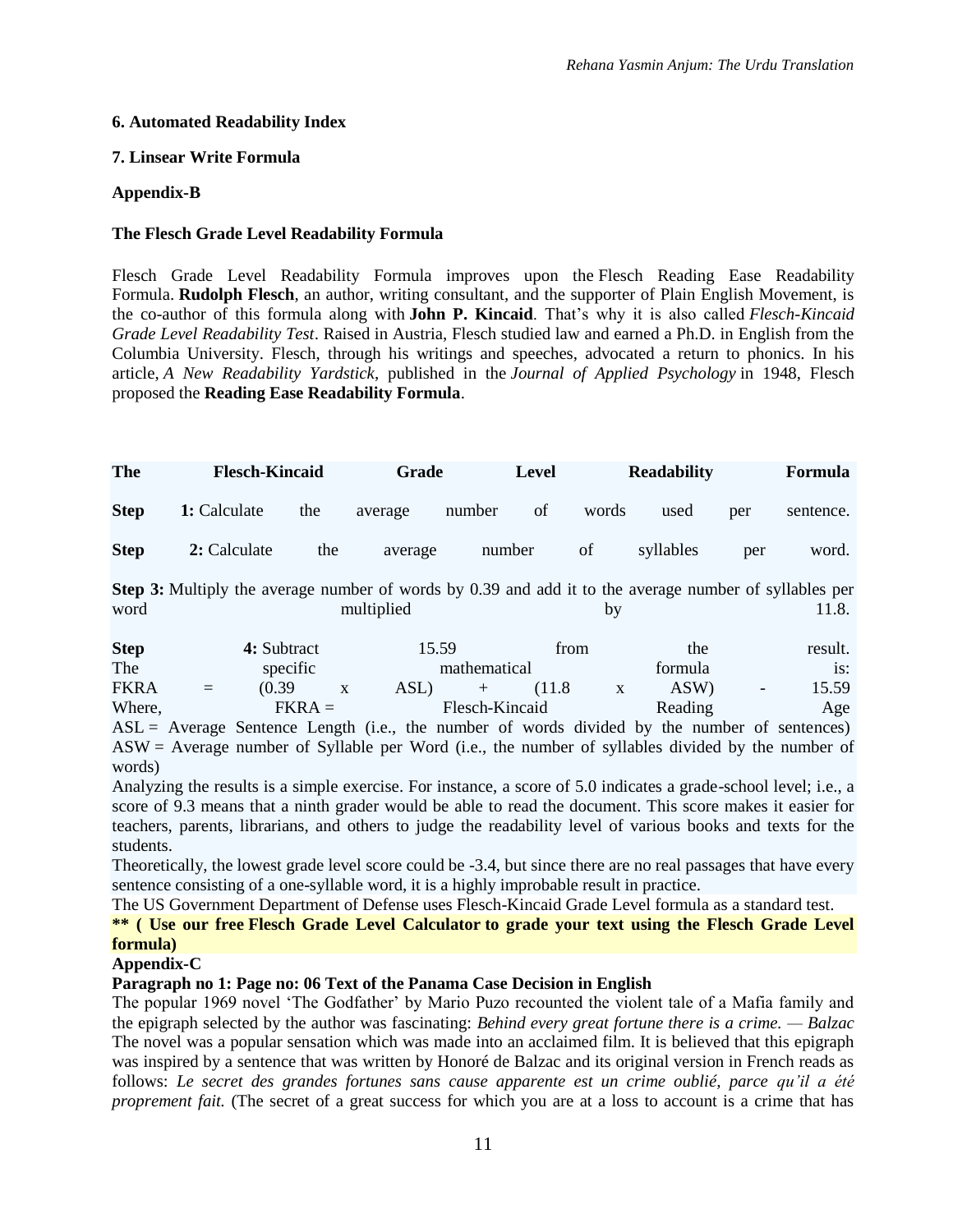never been found out, because it was properly executed) It is ironical and a sheer coincidence that the present case revolves around that very sentence attributed to Balzac as through Constitution Petition No. 29 of 2016 it has been alleged by the petitioner namely Imran Ahmad Khan Niazi, Chairman of a political party named Tehreek-e-Insaf, that while holding high public offices in the State of Pakistan over a stretched period of time respondent No. 1 namely Mian Muhammad Nawaz Sharif, the incumbent Prime Minister of Pakistan, and through him his family.

سے طرف کی مصنف اور دالئی یاد کی داستان کی تشدد کے خاندان کے مافیا ایک کو 'گودففر' ناول کے 1969 مقبول نے پوزو ماریو ایک میں جس تھا احساس مقبول ایک ناول بالزیک - .ہے جرم ایک پیچھے کے نصیب عظیم ایک ہر :تھا دلچسپ سرغیج کردہ منتخب ڈی اعزنی جو تھی گئی کی افزائی حوصلہ سے طرف کی سزا ایک کو خطے اس کہ ہے جاتا کیا خیال یہ .تھی گئی بنائی فلم ممنوعہ کی اس کہ ہے یہ سبب کا بزرگوں نسل خفیہ لی :ہے پڑھتا ذیل مندرجہ ورژن اصلی کا اس میں فرانسیسی اور تھا لکھا نے بالزیک کبھی جو ہے جرم وہ ہے جاتا پہنچایا نقصان میں اکاؤنٹ کو آپ لئے کے جس راز کا کامیابی بڑی ایک) .ہے نہیں جرم کوئی سے وجہ سزا کی اس میں صورت موجودہ کہ ہے اتفاق سراسر اور لوہے یہ (تھا گیا کیا عملدرآمد پر طریقے مناسب یہ کیونکہ ،ہے گیا پایا نہیں جماعت سیاسی نامزد کے انصاف تحریک پر طور مبینہ ذریعہ کے 2016 2، نمبر درخواست مطابق کے آئین بلزک .ہے زیادہ بہت اعلی میں ریاست کی پاکستان پر طور مبینہ سے طرف کی نیازی خان احمد عمران سربراہ کے اس اور ،اعظم وزیر موجودہ کے پاکستان ،شریف نواز محمد میاں یعنی 1 نمبر دہندہ جواب کا وقت .ہیں رہے کر منعقد دفاتر سرکاری **.**کے خاندان اپنے ذریعے کے

#### **Paragraph no 2: Page no: 16 Text of the Panama Case Decision in English**

Mr. Bokhari then referred to various interviews given by respondent No. 1, his wife and three children on the issue of the four properties in London highlighting that in each such interview a different story had been narrated as to how the said properties had been acquired by the family. He pointed out that in his interview with Tim Sebastian on BBC's Hard Talk in November 1999 Mr. Hassan Nawaz Sharif (respondent No. 8) had stated that he was merely a student at that time with no income of his own. He had admitted that he was living in the relevant flats in London which were taken on "rent" and that the rent money came from Pakistan on a quarterly basis. Mr. Bokhari then referred to The Guardian newspaper of England dated April 10, 2000 wherein Mrs. Kulsoom Nawaz Sharif (wife of respondent No. 1) had been quoted as saying that the flats in London had been "bought" because the children were studying in London. Mr. Bokhari then pointed out that in her interview with Sana Bucha on Geo Television's Laikin on November 8, 2011 Mariam Safdar (Respondent No. 6) had categorically stated that she had no property of her own in Central London or any house in Pakistan or abroad. She had wondered as to from where her properties or of her brothers had been discovered by people. She had gone on to say that she lived with her father at his house. Mr. Bokhari also referred to an interview of respondent No. 7 namely Mr. Hussain Nawaz Sharif with Mr. Hamid Mir in Capital Talk on Geo News television on January 19, 2016 wherein respondent No. 7 had stated that the sale of the factory in Jeddah had fetched good money which had been "officially transferred" to England about eleven or twelve years ago and through that money he had acquired three properties there through "mortgage" for which payments were still being made.

کے انٹرویو مختلف کو بچوں تین اور بیوی اپنی 1، نمبر نمبر جوابی میں جواب کے خصوصیات چار میں لندن نے بخاری بعد کے اس کردہ بیان طرح کس کہ ہے گیا کیا ذکر کا کہانی مختلف ایک میں انٹرویو کے طرح ہر کہ کہا ہوئے کرتے اشارہ سے حوالے پر ٹاک ہارڈ کے سی بی بی میں نومبر کے نومبر کہ کی نشاندہی نے انہوں .سے طرف کی خاندان تھا گیا کیا حاصل کو خصوصیات علم طالب وقت اس وہ کہ تھا کہا نے (8 نمبر دہندگان جواب) شریف نواز حسن نے انہوں میں انٹرویو کے ان ساتھ کے سیبسٹنین ٹیم گئے لے پر "کرایہ" جو ہیں رہے رہ میں فلیٹ متعلقہ میں لندن وہ کہ تھا کیا اعتراف نے انہوں .تھے رکھتے نہیں آمدنی ہی اپنی صرف دیتے حوالہ کا اخبار گارڈین کے انگلینڈ کو 2000 اپریل 10 نے بخاری .تھے آئے پر ماہیہ سہ ایک سے پاکستان پیسہ کرایہ اور تھے پڑھ بچے کیونکہ تھا "خریدا" فلیٹ میں لندن کہ ہے کہا نے (بیوی کی 1 نمبر دہندگان جواب) شریف نواز مولوی مسز کہ کہا ہوئے کے ان ساتھ کے بھوک کو 2011 ،نومبر 8 پر الیکن کے ویژن ٹیلی جیو کہ کی نشاندہی کی بات اس نے بھواری .میں لندن .تھے رہے بھی کسی میں گھر بھی کسی یا لندن مرکزی میں اس کہ تھا کہا پر طور واضح نے (6 نمبر دہندگان جواب) صفدر مریمام میں انٹرویو کی لوگوں کو بھائیوں کے اس یا خصوصیات کی اس کہ تھا پوچھا سے اس نے اس .ملک بیرون یا ہے نہیں جائیداد کوئی کی گھر مسٹر یعنی 7 نمبر جوابی نے بخاری .تھی رہتی میں گھر اپنے ساتھ کے باپ اپنے وہ کہ لگے کہنے وہ .ہے گیا کیا دریافت سے طرف تھا کہا بھی انٹرویو ایک میں ٹاک کیپٹل پر ویژن ٹیلی نیوز جیو کو 2016 19، جنوری ساتھ کے میر حامد جناح کے شریف نواز حسین کو انگلینڈ قبل سال بارہ یا گیارہ جسے تھا لیا پیسہ نے جدہ میں فروخت کی فیکٹری کہ بتایا نے 7 نمبر دہندگان جواب میں جس لئے کے جن ہیں کیے حاصل خصوصیات تین ذریعہ کے "رہن" نے انہوں ذریعے کے پیسے اس اور "گیا کیا منتقل پر طور سرکاری" .ہیں رہی جا کی بھی ابھی ادائیگی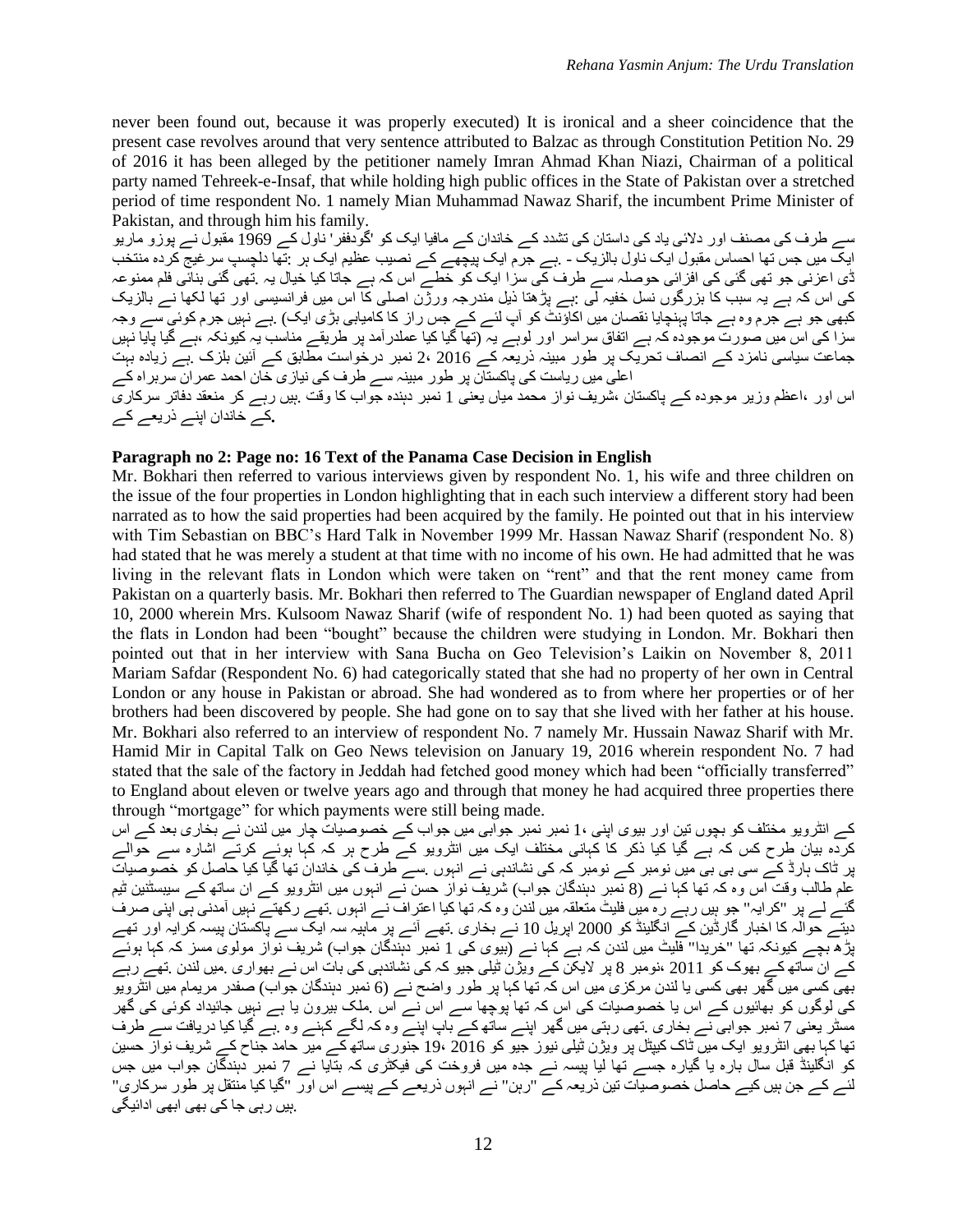#### **Paragraph no 3: Page no: 26 Text of the Panama Case Decision in English**

Referring to the speech made by respondent No. 1 in the National Assembly on May 16, 2016 Mr. Asif pointed out that according to respondent No. 1 Ittefaq Foundries was returned to the family in the year 1980, it became profitable in the year 1983 and in the year 1985 many more factories had been established by the family without disclosing the actual funds becoming available. According to the learned counsel no source of funds for setting up the factory in Dubai had been disclosed in that speech. He maintained that the factory in Dubai was statedly sold in the year 1980 for 33.37 million Dirhams and then the factory in Jeddah was statedly sold in June 2005 for 64 million Riyals (about 17 million US Dollars) but no money trail or banking transaction in that regard had been shown by respondent No. 1. He also highlighted that in that speech respondent No. 1 had completely suppressed any information about any investment by his family in real estate business in Qatar or acquisition of the four properties in London in the name of one of his sons. While referring to different speeches made by respondent No. 1 he pointed out that contradictory stands had been taken by the said respondent regarding the sources of funds and the routes through which such funds had been channeled for acquisition of the relevant properties and assets and such contradictions had raised serious doubts about *bona fide* of his explanations.

کہ کہا نے آصف آصف ہوئے دیتے حوالہ کا تقریر گیا بنایا سے طرف کی 1 نمبر دہندگان جواب میں اسمبلی نیشنل کو 2016 ،مئی 16 اور .ہوا فائدہ میں 1983 سال یہ ،گیا آ واپس پاس کے خاندان میں 1980 مطابق کے فاؤنڈیشن اسٹیفک مطابق کے 1 نمبر دہندگان جواب مطابق کے مشیر سیکرٹری .تھا گیا کیا قائم کو فیکٹریوں سے بہت ذریعہ کے خاندان بغیر کے ہونے دستیاب فنڈ اصل میں 1985 سال میں دبئی کہ رکھا برقرار نے انہوں .تھا گیا کیا نہیں ظاہر میں تقریر اس ذریعہ کوئی کا فنڊ لئے کے کرنے قائم فیکٹری میں دبئی 64 میں 2005 جون کہ کہا نے فیکٹری کے جدہ پھر اور تھا کیا فروخت میں 1980 سال لئے کے درہموں ملین 33.37 نے فیکٹری بینکنگ یا ٹریل کی پیسے کوئی میں اس لیکن تھا گیا کیا نہیں فروخت میں اس لئے کے (ڈالر امریکی ملین 17 تقریبا) ریلز ملین جواب میں تقریر اس کہ ڈالی روشنی بھی پر بات اس نے انہوں .تھا گیا دکھایا سے طرف کی 1 نمبر دہندگان جواب نہیں ٹرانزیکشن میں لندن یا پر طور مکمل میں بارے کے کاری سرمایہ بھی کسی میں کاروبار کے اسٹیٹ ریل گھریلو اپنے میں قطر نے 1 نمبر نمبر طرف کی 1 نمبر دہندگان جواب ایک سے میں بیٹوں کے ان .ہیں دی نہیں معلومات کوئی میں بارے کے حصول کے خصوصیات چار کی رقم نے دہندہ جواب اس میں جواب کے اس کہ ہے کی نشاندہی نے انہوں ہوئے کرتے خطاب سے تقریروں مختلف گئی کی سے تضادات کے طرح اس اور حصول کے اثاثوں اور خصوصیات متعلقہ ذریعہ کے جس ہے لیا لے سے حوالے کے راستوں اور وسعت v .ہیں اٹھائے شکایات سنجیدہ میں بارے کے فخر میں بارے کے وضاحت کی اس .ہے گیا کیا منتقل کو فنڈز کے طرح اس لۓ کے جناب خان نے نشاندہی کی کہ ان درخواستوں کے ذریعے جوابی نمبر نمبر 1 کے خالف دعوی کیا گیا ہے جو دوبئی میں فیکٹری کے فروخت کی آمدنی پر 9 الکھ امریکی ڈالر کی آمدنی پر ٹیکس سے بچنے کے لۓ؛ دیر سے پھینکنے کے بارے میں

دالئل کے دوران دباؤ)؛ روپے کے تحفے کے بارے میں 310000،000 جواب دہندگان نمبر 1 کے جواب دہندگان نمبر 6 اور روپے سے. جوابی نمبر نمبر 8 کو جواب دینے والے نمبر 1 کے ذریعہ 19،459،440 نے شرم نہیں کیا اور انکشاف نہیں کیا. اور جواب دہندگان نمبر 7 سے جواب دہندگان نمبر 1 کی طرف سے موصول ہونے والے تحائف کے سلسلے میں دوسرے ذرائع سے آمدنی کے طور پر نہیں عالج کیا گیا ہے. ان کے مطابق اس الزامات نے آئین کے آرٹیکل 63 (1) (اے) کے قوانین اور لوگوں کو ایکٹ، 1976 (ٹی) 1976 کو اپنی طرف متوجہ کیا لیکن موجودہ معامالت کے حقائق کے لحاظ سے ان احکامات (A1 (کے نمائندے کے سیکشن 99 اور "رقم" ہیں اور یہ "میں ذکر شدہ نااہل کاری متعلقہ نہیں ہے. انہوں نے برقرار رکھا کہ نااہل قرار دینے کے لئے اہم عوامل "ڈیفالٹ پہلے سے ہی نیشنل بینک آف پاکستان اور 117 دیگر وی ویف ٹیکسٹائل لمیٹڈ اور ایک اور (پی ایل ڈی 2014 ایس سی 283) کے معامالت میں واضح کیا گیا ہے، میسرس سربراہی بینک لمیٹڈ منیجر وی قاسم اینڈ کمپنی کے ذریعہ محمد عالم اور دوسرے (2015 ایس سی ایم آر 1341) اور زرعی ترقیاتی بینک آف پاکستان ثناء ہللا اور دیگر (پی ایل ڈی 1988 ایس سی 67) کے ذریعہ ہے کہ کسی بھی مجرمانہ کی موجودگی میں ادائیگی اور اس وجہ سے، کوئی ڈیفالٹ نہیں کیا جاسکتا ہے. ان کے مطابق کسی بھی ٹیکس کی وجہ سے کسی بھی عزم کو نہیں بنایا گیا اور جواب دہندگان نمبر 1 کے خالف کسی بھی ٹیکس کے اہلکار کی طرف سے کوئی بھی تالش نہیں کیا گیا. انہوں نے یہ بھی واضح کیا کہ جواب دہندہ نمبر 1 نہ ہی ڈائریکٹر اور دبئی میں فیکٹری کے کسی شریککار تھے. مسٹر خان جمع کرانے کے لئے گئے تھے کہ سال 2003 میں ملکیت ٹیکس ایکٹ، 1963 کو منسوخ کر دیا گیا تھا، اس قانون کی واپسی کے وقت جواب دہندہ نمبر 1 کے خالف کوئی کارروائی جاری نہیں کی گئی تھی اور اس وجہ سے اس مرحلے میں کوئی افسر یا مشینری نہیں کسی بھی عہد کا تعین کرنے کے لئے دستیاب ہے، اس جواب دہندگان کی طرف سے مرنے والے مسئلے کی طرف سے وغیرہ. اس عدالت کے سامنے رکھی گئی ریکارڈ کے حوالے سے انہوں نے کہا کہ جواب دہندگان نمبر 6 اور 8 کے حق میں جواب دہندگان نمبر 1 کی طرف سے کئے گئے تحفے نے اپنے مال کی بیانات میں جواب دہندگان نمبر 1 کی طرف سے انکشاف کیا تھا اور اس طرح کی ادائیگیوں کے ذریعے چیک کئے گئے ہیں. جس ریکارڈ کو بھی ریکارڈ کیا گیا تھا. جواب دہندگان نمبر 1 کے حق میں جواب دہندگان نمبر 7 کے تحفے کے حوالے سے اس کے جواب میں ان کی طرف سے پیش کیا گیا تھا کہ جواب دہندگان نمبر 7 نے پاکستان میں قومی ٹیکس نمبر تھا اور وہ ایک غیر آبادی پاکستانی تھا اور اس وجہ سے، اس کی طرف سے تحفہ اپنے والد کے حق میں 2016 کے آئین کی درخواست نمبر 2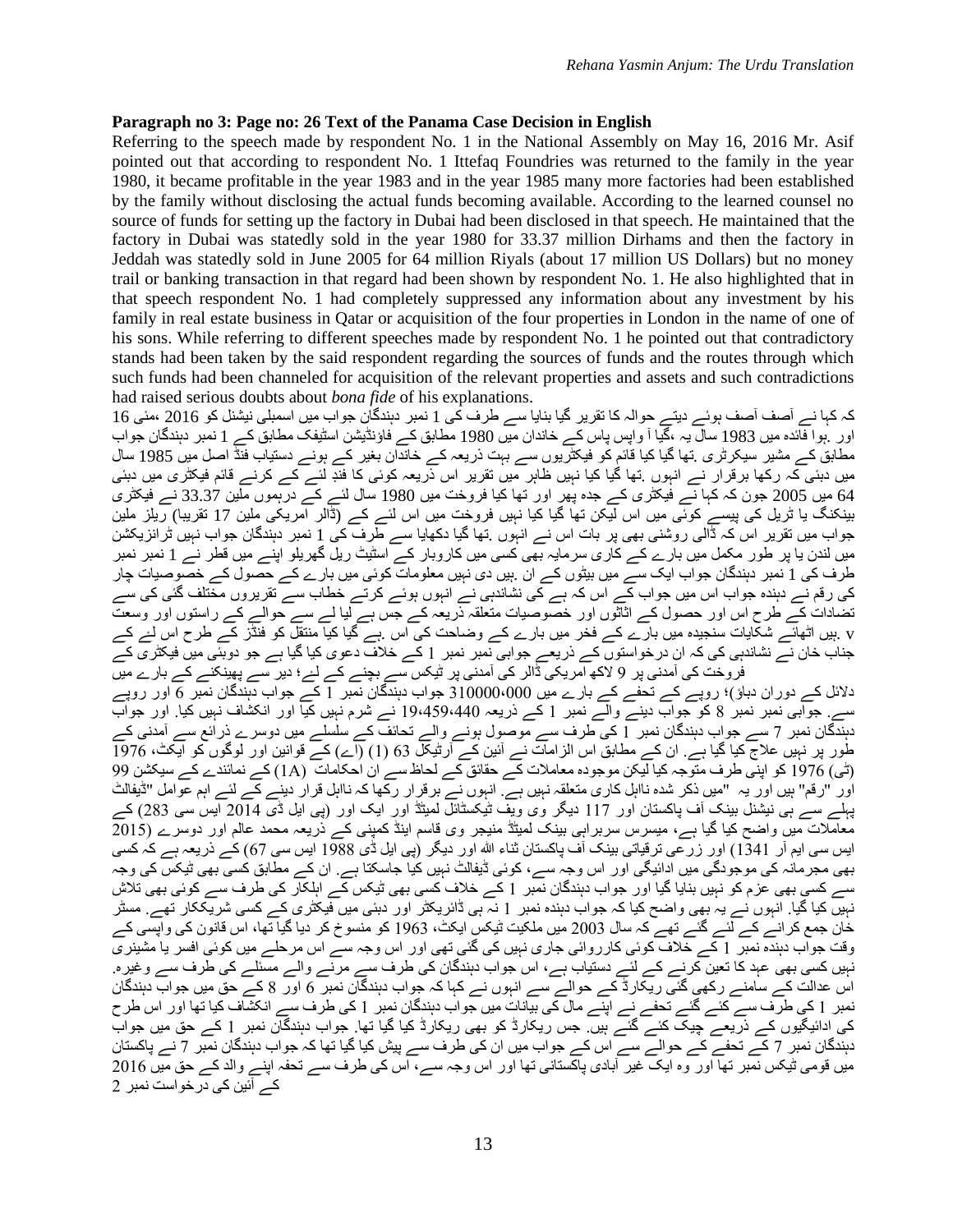#### **Paragraph no 4: Page no: 36 Text of the Panama Case Decision in English**

Mr. Khan pointed out that through these petitions allegations have been leveled against respondent No. 1 regarding evasion of tax on the sale proceeds of the factory in Dubai worth about 9 million US Dollars; regarding late filing of

pressed during the arguments); regarding the gifts of Rs. 31,700,000 by respondent No. 1 to respondent No. 6 and of Rs. 19,459,440 by respondent No. 1 to respondent No. 8 being sham and not disclosed; and in respect of the gifts received by respondent No. 1 from respondent No. 7 not having been treated as income from other sources. According to him the said allegations attract the provisions of Article 63(1)(o) of the Constitution and section 99(1A)(t) of the Representation of the People Act, 1976 but in terms of the facts of the present case the disqualification mentioned in those provisions is not relevant. He maintained that the crucial factors for the said disqualification are "default" and "dues" and it has already been clarified in the cases of *National Bank of Pakistan and 117 others v. SAF textile Ltd. and another* (PLD 2014 SC 283), *Messrs Summit Bank Limited through Manager v. Qasim & Co. through Muhammad Alam and anothe*r (2015 SCMR 1341) and *Agricultural Development Bank of Pakistan v. Sanaullah and others* (PLD 1988 SC 67) that in the absence of any adjudication there cannot be any dues and, hence, no default can be alleged. According to him no determination had been made and no finding had been recorded by any tax authority against respondent No. 1 in respect of any tax due. He also clarified that respondent No. 1 was neither a Director nor a shareholder of the factory in Dubai. Mr. Khan went on to submit that the Wealth-Tax Act, 1963 was repealed in the year 2003, at the time of repeal of that law no proceeding was pending against respondent No. 1 and, therefore, at this stage no officer or machinery is available to determine any concealment, etc. by the said respondent rendering the issue dead. With reference to the record placed before this Court he pointed out that the gifts made by respondent No. 1 in favour of respondents No. 6 and 8 were actually disclosed by respondent No. 1 in his Wealth Statements and such payments had been made through cheques which had also been placed on the record. As regards the gifts made by respondent No. 7 in favour of respondent No. 1 it was submitted by him that respondent No. 7 had a National Tax Number in Pakistan and he was a non-resident Pakistani and, therefore, gifts made by him in favour of his father Constitution Petition No. 29 of 2016,

جناب خان نے نشاندہی کی کہ ان درخواستوں کے ذریعے جوابی نمبر نمبر 1 کے خالف دعوی کیا گیا ہے جو دوبئی میں فیکٹری کے فروخت کی آمدنی پر 9 الکھ امریکی ڈالر کی آمدنی پر ٹیکس سے بچنے کے لۓ؛ دیر سے پھینکنے کے بارے میں دالئل کے دوران دباؤ)؛ روپے کے تحفے کے بارے میں 310000،000 جواب دہندگان نمبر 1 کے جواب دہندگان نمبر 6 اور روپے سے. جوابی نمبر نمبر 8 کو جواب دینے والے نمبر 1 کے ذریعہ 19،459،440 نے شرم نہیں کیا اور انکشاف نہیں کیا. اور جواب دہندگان نمبر 7 سے جواب دہندگان نمبر 1 کی طرف سے موصول ہونے والے تحائف کے سلسلے میں دوسرے ذرائع سے آمدنی کے طور پر نہیں عالج کیا گیا ہے. ان کے مطابق اس الزامات نے آئین کے آرٹیکل 63 (1) (اے) کے قوانین اور لوگوں کو ایکٹ، 1976 (ٹی) 1976 کو اپنی طرف متوجہ کیا لیکن موجودہ معامالت کے حقائق کے لحاظ سے ان احکامات (A1 (کے نمائندے کے سیکشن 99 میں ذکر شدہ نااہل کاری متعلقہ نہیں ہے. انہوں نے برقرار رکھا کہ نااہل قرار دینے کے لئے اہم عوامل "ڈیفالٹ" اور "رقم" ہیں اور یہ پہلے سے ہی نیشنل بینک آف پاکستان اور 117 دیگر وی ویف ٹیکسٹائل لمیٹڈ اور ایک اور (پی ایل ڈی 2014 ایس سی 283) کے معامالت میں واضح کیا گیا ہے، میسرس سربراہی بینک لمیٹڈ منیجر وی قاسم اینڈ کمپنی کے ذریعہ محمد عالم اور دوسرے (2015 ایس سی ایم آر 1341) اور زرعی ترقیاتی بینک آف پاکستان ثناء ہللا اور دیگر (پی ایل ڈی 1988 ایس سی 67) کے ذریعہ ہے کہ کسی بھی مجرمانہ کی موجودگی میں ادائیگی اور اس وجہ سے، کوئی ڈیفالٹ نہیں کیا جاسکتا ہے. ان کے مطابق کسی بھی ٹیکس کی وجہ سے کسی بھی عزم کو نہیں بنایا گیا اور جواب دہندگان نمبر 1 کے خالف کسی بھی ٹیکس کے اہلکار کی طرف سے کوئی بھی تالش نہیں کیا گیا. انہوں نے یہ بھی واضح کیا کہ جواب دہندہ نمبر 1 نہ ہی ڈائریکٹر اور دبئی میں فیکٹری کے کسی شریککار تھے. مسٹر خان جمع کرانے کے لئے گئے تھے کہ سال 2003 میں ملکیت ٹیکس ایکٹ، 1963 کو منسوخ کر دیا گیا تھا، اس قانون کی واپسی کے وقت جواب دہندہ نمبر 1 کے خالف کوئی کارروائی جاری نہیں کی گئی تھی اور اس وجہ سے اس مرحلے میں کوئی افسر یا مشینری نہیں کسی بھی عہد کا تعین کرنے کے لئے دستیاب ہے، اس جواب دہندگان کی طرف سے مرنے والے مسئلے کی طرف سے وغیرہ. اس عدالت کے سامنے رکھی گئی ریکارڈ کے حوالے سے انہوں نے کہا کہ جواب دہندگان نمبر 6 اور 8 کے حق میں جواب دہندگان نمبر 1 کی طرف سے کئے گئے تحفے نے اپنے مال کی بیانات میں جواب دہندگان نمبر 1 کی طرف سے انکشاف کیا تھا اور اس طرح کی ادائیگیوں کے ذریعے چیک کئے گئے ہیں. جس ریکارڈ کو بھی ریکارڈ کیا گیا تھا. جواب دہندگان نمبر 1 کے حق میں جواب دہندگان نمبر 7 کے تحفے کے حوالے سے اس کے جواب میں ان کی طرف سے پیش کیا گیا تھا کہ جواب دہندگان نمبر 7 نے پاکستان میں قومی ٹیکس نمبر تھا اور وہ ایک غیر آبادی پاکستانی تھا اور اس وجہ سے، اس کی طرف سے تحفہ اپنے والد کے حق میں 2016 کے آئین کی درخواست نمبر 2

**Paragraph no 5: Page no: 46 Text of the Panama Case Decision in English**